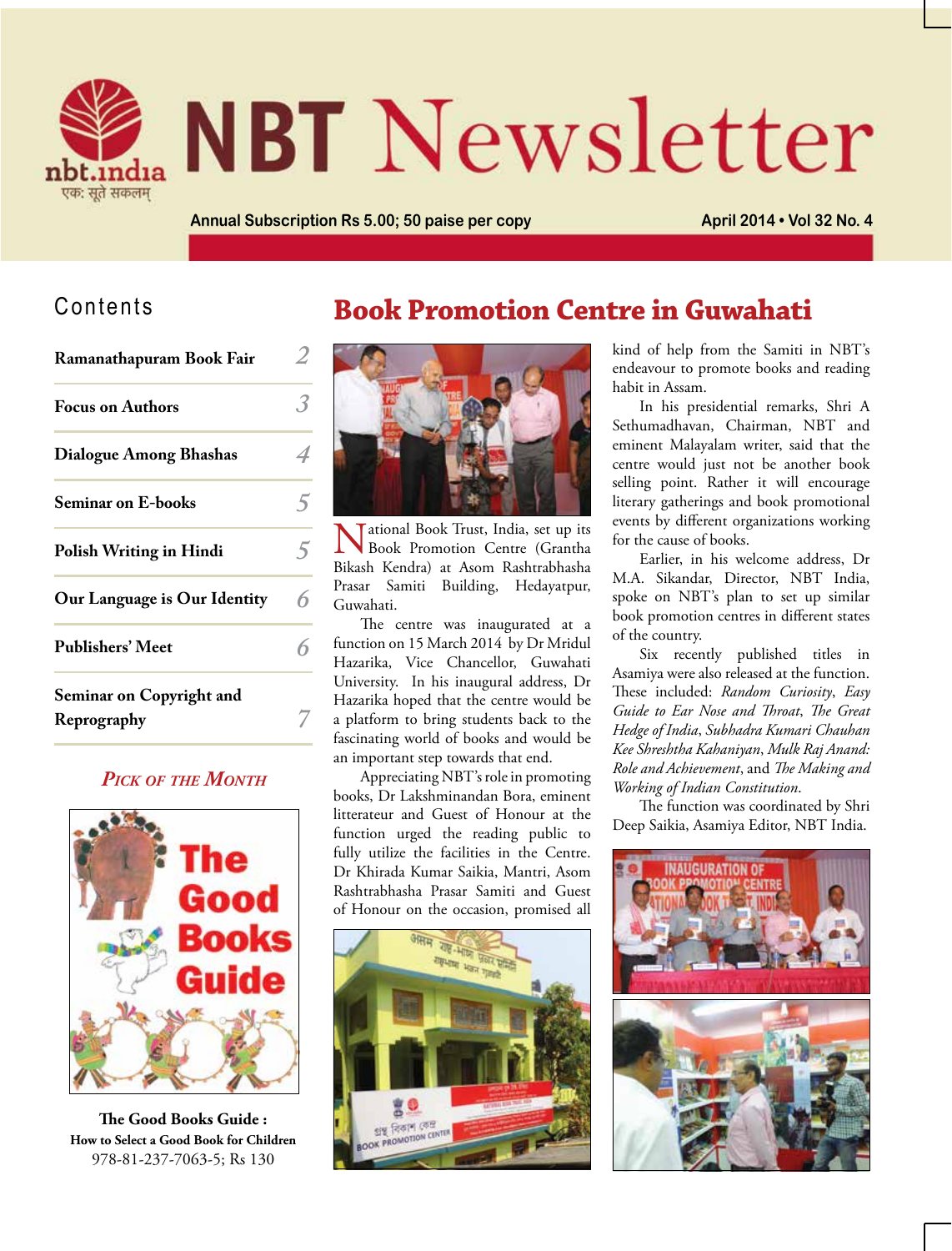# **Ramanathapuram Book Fair**

The first ever book fair in<br>Ramanathapuram was inaugurated by Shri S. Sundarraj, Hon'ble Minister for Handlooms and Textiles, Government of Tamil Nadu. In his inaugural address, he stressed on the importance of cultivating the reading habit from a very young age and insisted parents should buy books like any other gifts they buy for festivals.

He recalled how the former chief Minister Dr. C.N. Aannadurai, while hospitalized had requested the doctor to postpone his surgery for a day so that he could finish reading a book in hand. He also added that great leaders like Nelson Mandela, Jawaharlal Nehru and Mahatma Gandhi among others had hoped that imprisonment would give them ample time to read books.

Others who spoke on the occasion included Shri K. Nandakumar, IAS, Dist. Collector; R. Sivakamasundari, Dist. Education Officer; Shri S. Viswanathan, Dist. Revenue Officer; and Shri Mayilvahanan, IPS, Dist. Suptd. of Police. Afrter the inauguration, the Minister visited various stalls of the Fair including NBT stall.

The Fair was organized by NBT India in association with District Administration,



Ramanathapuram from 25 January to 2 February 2014. Many authors and dignitaries visited the Fair and interacted with the booklovers. These included eminent writers Shri Nanjil Nadan, S. Ramakrishnan, Prof. Gnanasambandan and Suki Sivam; Sahitya Akademi awardees Shri

Jo De Cruz, S. Venkatesan and D. Selvaraj. Prominent among the dignitaries included Dr. A.P.J. Abdul Kalam, former President of India. "Books take our heritage to the next generation" said Dr.



Kalam. "Good books develop imagination, imagination develops creativity, and creativity develops supreme thinking power. This knowledge will make one a wise man in the society." Going down the memory lane, Dr. Kalam recollected his school days at Ramanathapuram in 1946. He narrated how his teacher Rev. Fr. Solomon and Ramakrishna Iyer taught him well and their words had been etched in his mind. "Books are the support of



human life. And they would come to us through our life" he said.

Sharing his love for books, Kalam said he was attracted to books after reading Thirukkural. The books would bestow energy to think about past, present and the future, he added.

He insisted that everyone should have a habit of reading books for at least 30 minutes every day and should maintain a good library at their houses. If the parents set up a library with 20 books, their children will make it a 200 book library and their grand children will increast it to a 2000 book library. This practice will become a treasure to their children.

The Fair was coordinated by Shri T. Mathan Raj, Tamil editor; and Shri G. Rengarajan, production officer, NBT.





Prof. Mohan Sundara Rajan, renowned science communicator, with about four decades of experience in print and electronic media, has been conferred the Science Communicators Award (2012-13) by the Karnataka Government's Vision Group on Science & Technology for his exemplary contribution to popularise Science. The Karnataka Government's Vision Group on Science and Technology is headed by Prof. C.N.R. Rao, recipient of Bharat Ratna.

Prof. Mohan Sundara Rajan is the author of NBT's books on popular science, including *Space Today, Wireless: The Latest Telecom Story, Nano: The Next Revolution,* and *Telescopes in India*.

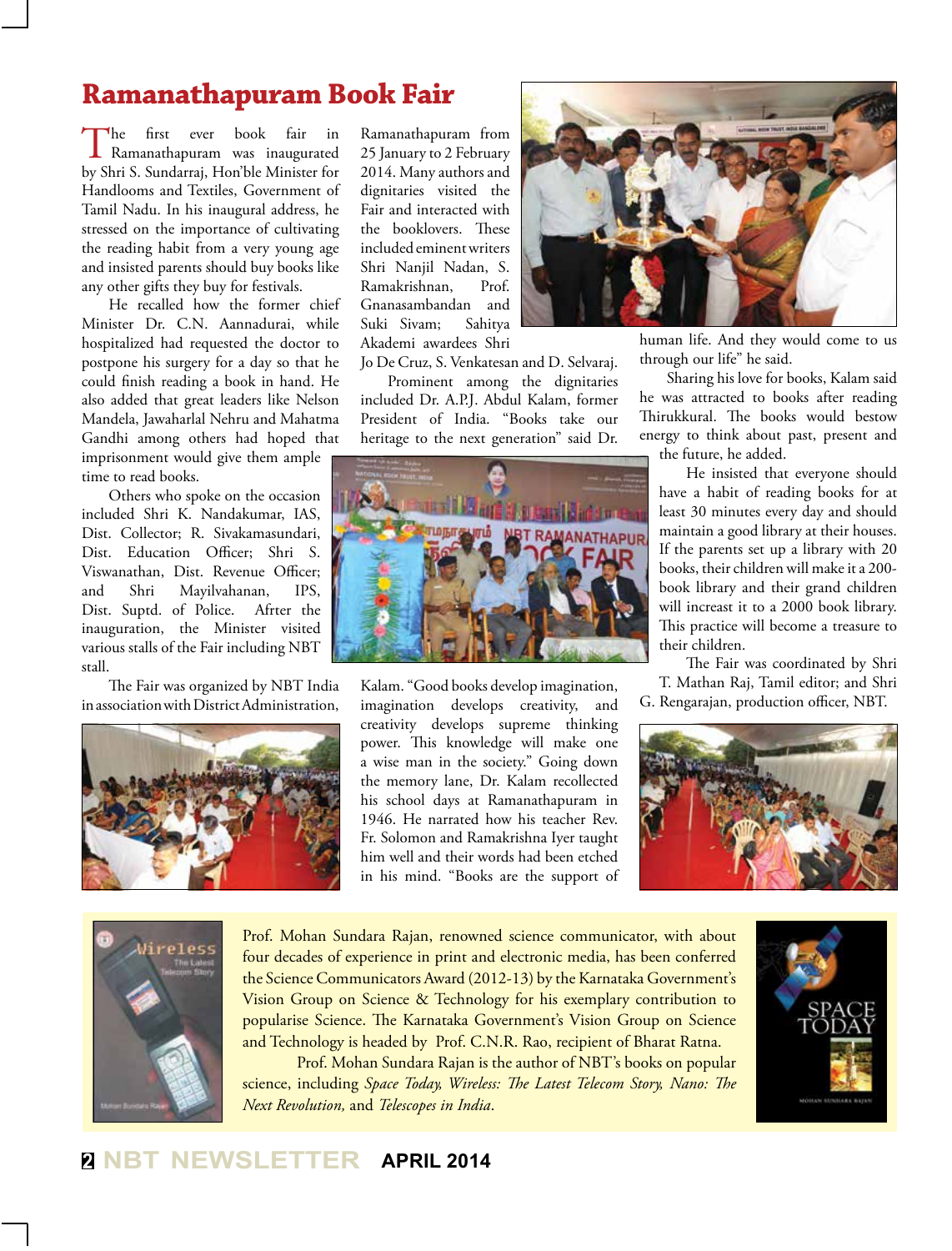## **Focus on Authors**

The New Delhi World Book Fair is not<br>just a happening place but it also offers a platform where writers, scholars, critics, publishers, editors, meet and interact with each other. An important feature of the Fair this year was the scores of writers and academics both established and aspiring who read from their works and entered into lively debates with the visitors. About 500 authors spread over 300 sessions were hosted at the four hotspots of the Fair — Reflections, Conversations, Sahitya

have also been successful in holding the attention of readers.

This year, interestingly, the publishers seem to be riding high on the wave of popularity that young writers command among the readers. Most of these writers in their twenties or even younger, were seen engaging with the audience conveying and ideating their works and their experiences. The phenomenal success of new writers, publishers say, is an encouraging sign for the industry in general.

Parthasarathy, among others.

The Lekhak Manch hosted many talks on varied topics like 'Social Media: Challenges and Prospects', 'Women Writing', 'Children's Literature', 'Diaspora Writings', 'Art & Poetry', 'Prose vs. Poetry', and many others. The discussants included Ravindra Kalia, Divik Ramesh, Prem Janmejay, Gurcharan Singh, Jeetendra Srivastava, Vishnu Nagar, Irshad Kamil, Vartika Nanda, Neelesh Misra, Vibhuti Narain Rai, Girish Pankaj, Sherjung Garg,





Manch and Lekhak Manch. The authors, the backbone of the publishing industry, were a great draw among the general public.

The rise of Indian publishing has marched in lockstep with the rise of a new era of Indian writers. Writing in English and other Indian languages, they are today transforming India's landscape. While established writers have scripted their names in world literature, with translations of their works available in almost all major foreign languages, it is the crop of new and young writers that are taking the publishing world by surprise. Venturing into unchartered areas and grappling with modern themes they

The two Authors' Corners — Reflections and Conversations — in Hall 10-11 and Hall 12 came alive with interactions and discussions. Many writers, poets, film critics, actors engaged with the audience throughout the duration of the Fair. These included Dr Karan Singh, Deepti Naval, Ruskin Bond, Vikas Swaroop, Taj Hassan, Michael Fischman, Sudeep Nagarkar, Vikas Swaroop, Kishlay Bhattacharjee, Anupama Chopra, Vinod Nair, Arpita Das, Rajiva Wijesinha, Sonal Kalra, Joginder Singh, Rashmi Bansal, Vesna Jacob, Shekhar Trivedi, Amrinder Bajaj, MK Raina, Shombit Sengupta, Yashodhara Lal, Anna Vetticad, Mushirul Hassan, Hindol Sengupta, Dr

Mamta Kalia, Manager Pandey, Ashok Vajpayee, Ashok Chakradhar, Ramesh Tiwari, Subhash Chander, Satyanand Nirupam, Pratap Sehgal, Vishwanath Tripathi.

The Sahitya Manch had discussions on 'North-east and Northern Poets' Meet', Young Writers' Meet', 'Literature in Campus', 'Indian Languages and World Stage', among others. The speakers included K. Satchidanandan, Desmond L. Kharmawphlang, N.K. Bhattacharjee, Ashar Hashmi, Vijay Verma, Tarsem, Giriraj Kiradoo, Purushottam Agrawal, H.K. Kaul, Rattan Singh, Anees Azmi, M.K. Raina, Santanu Tamuly, among others.







**3 APRIL 2014 NBT NEWSLE**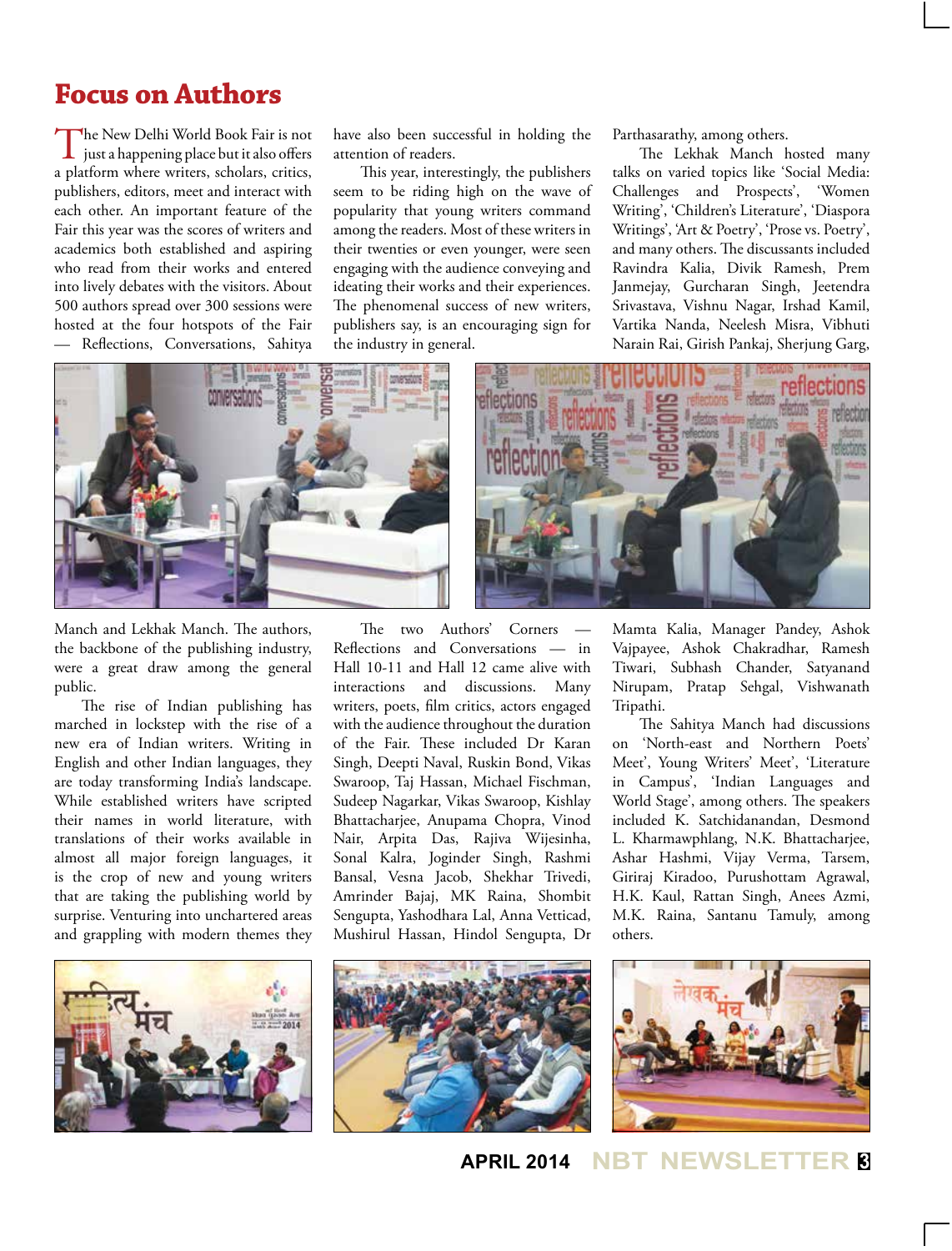## **Dialogue among Bhashas**



**CO** Diversity is not about how we differ, diversity is about embracing one diversity is about embracing one another's uniqueness," quoting Ola Joseph, Delhi University's visiting Korean Professor Dr Kim Do'young inaugurated the seminar on "Diversity and Dialogue: Translation among Indian Languages" organized by the NBT India, in association with School of Translation Studies & Training, IGNOU as part of the New Delhi World Book Fair 2014, at the Seminar Hall, Pragati Maidan, New Delhi.

In his presidential address, Prof M. Aslam, Vice-Chancellor, IGNOU, said, "While democratising higher education in India, we bring in book culture and we believe in imparting education in regional languages." Echoing the sentiment, Shri A. Sethumadhavan, Chairman, NBT India, in his address to the august gathering said, "Indian literature is not all about Indian writings in English. The soul of Indian literature is there in the writings in regional languages of India."

Earlier, in his welcome address, Dr M.A. Sikandar, Director, NBT India, said that with its mandate to promote

books and the habit of reading, the Trust is looking forward to a longstanding collaboration with the School of Translation Studies and Training, IGNOU in extending dialogue among different languages of India. Prof Avadesh Kumar Singh, Director, SOTST, IGNOU promised that the deliberations of the seminar would go a long

way in strengthening dialogue among our bhashas.

Speaking in the session titled "Indian Linguistic Scenario and Culture of Translation," the eminent writer and former Chairman of Lalit Kala Akademi, Shri Ashok Vajpayee proposed a series of measures to augment the dialogue among different regional languages of India.

Prof Ranjit Kumar Dev Goswami, professor of English literature at Guwahati University, gave a comprehensive analysis of the body of translated works into Asamiya from the 13th century onwards. Prof Goswamisaid that a parochial mentality causes irreparable damage to our unity among diversity. Prof K Satchidanandan, in his presentation, gave an overview of literary dialogue between Indian bhashas and analyzed the problem of culture transfer in translation.

The second session on "Translating Oral Discourses: An Inter-language Dialogue" witnessed some thought provoking discussions from three prominent scholars involved in the study of linguistic diversity of India. Smt

Vandana Tete from Jharkhand in her illuminating speech threw light on the urgent need of bringing rich folk tradition of tribal societies before a countrywide readership. Amidst huge applause she said, "A language cannot claim to be a superior one to another just because it has larger number of speakers. See us with the same affection. You will discover the soul of real India."

While discussing the ethos and culture of Khasi society, Prof Esther Syeim, in her presentation said, "In big societies like Delhi's, we may be outnumbered. But measure us from our rich heritage, not from our looks. Understand our culture, our folk tradition."Talking about the Indian linguistic diversity, Prof Ganesh Devy, exhorted the writers to make good use of translation to save scores of languages from imminent destruction.

In the concluding session on "Creating New Worlds: Translating Children's Literature in Indian Languages," Dr T. Kikuchi shared her experience in translating literary works from Japanese into Hindi. Dr Divik Ramesh analyzed the

> problems and prospects of translating children's literature with special reference to Hindi as a target language.

> The entire deliberations of the seminar were interpreted through sign language for the benefit of the large number of differentlyabled students who were a part of the audience.



**4 NBT NEWSLETTER APRIL 2014**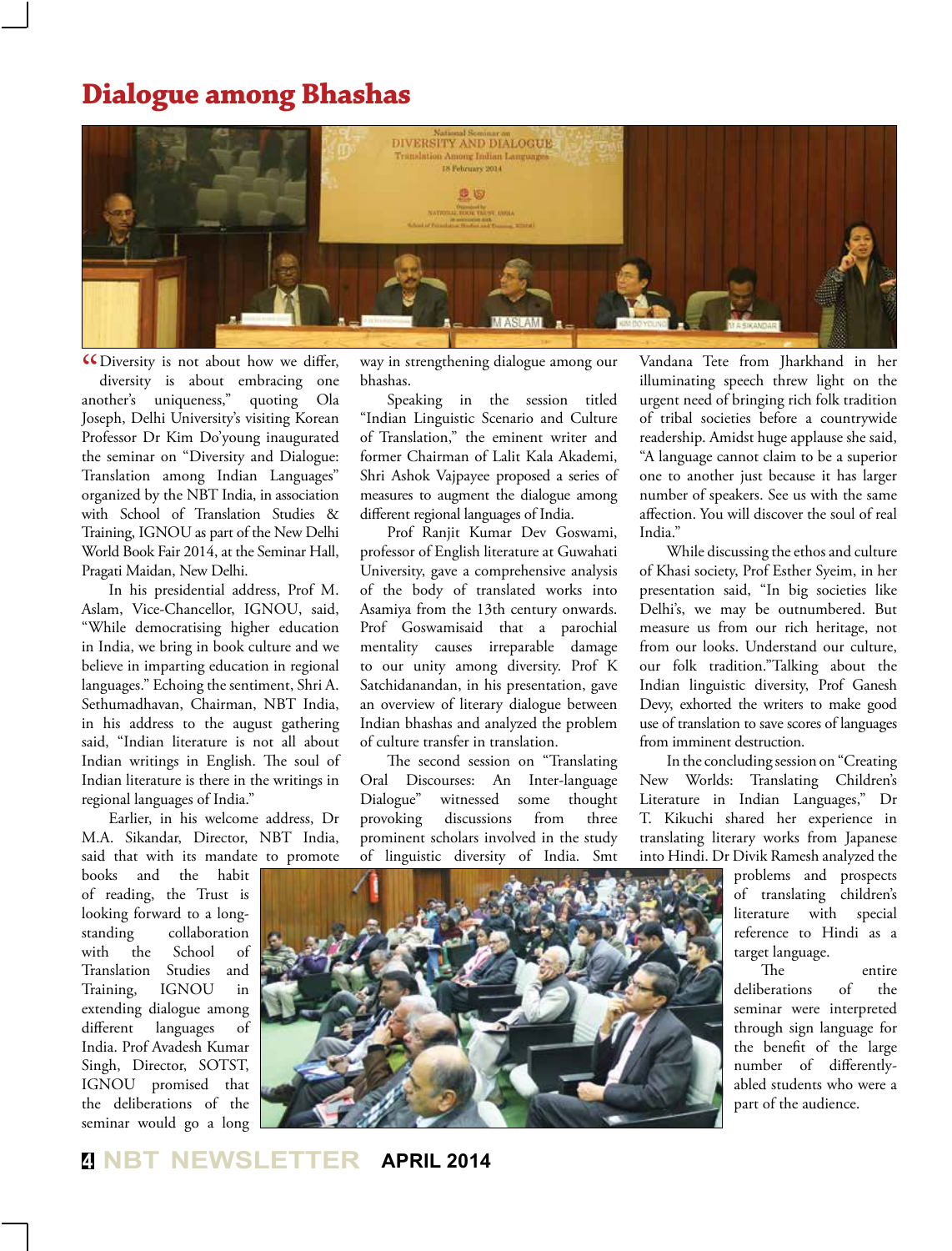#### **Seminar on E-books**

Today e-books are a reality. According to Mr. Kailash Balani, Director of Balani Infotech, more than three million e-books are on the devices. The foreign publishers are able to sell their books in a large way, whereas, the Indian publishers are not able to sell as much as they can. This is despite their brilliant content. He was speaking at a Seminar on E-publishing, which was organized by Goethe Institut/ Max Mueller Bhawan, NBT India, German Book Office, New Delhi and Academie des Deutschen Buchhandels.

Mr. Balani, who has digitized much of his contents on to digital platforms, says, "In India the biggest market for e-books is the north-east. This is because, inaccessible areas, like in Nagaland, e-books are the best way to reach the reader."

"E-books are the need of the hour," said Dr. M.A. Sikandar, Director, NBT, India. According to him, since 60 per cent of our population is young and mostly tech-savvy, it becomes imperative to give them content in whatever form they require. Keeping this in mind, he



said, "NBT is already in the process of converting about 300 of its publications as e-books. Yesterday, as a first step, Dr. M.M. Pallam Raja, Minister of HRD, Govt. of India released the e-book version of the book on Swami Vivekananda." Moreover, the Government is also making efforts to make available e-books in rural areas, he added.

"The slow acceptance of contents on digital platform by Indian publishers has slowed down the path of the technology in India," said Sudhir Malhotra, President, Federation of Indian Publishers. However, he hoped that in the next ten years or less we would be at par with the rest.

The day-long programme was designed for publishing executives in India who are looking to develop their knowledge of digital publishing. It addressed four main challenges in the e-publishing sector, viz. new formats, products and ways to reach a customer; business models; new competitors and technology rules and the ecosystems.

The seminar was conducted by Harald Henzier, Founder & Managing Director, Smartdigits and Fabian Kern, Managing Director, Digital Publishing Competence. Earlier, Ms. Ute Reimar-Bahner, Director, Goethe Institut, welcomed the guests.

#### **Polish Writing in Hindi**

The Hindi translation of Michal<br>Rusinek's 'Little Chopin' 'Little Chopin' published by National Book Trust, India was released by His Excellency Mr. Piotr Kłodkowski, Ambassador of the Republic of Poland in the presence of Dr. M.A. Sikandar, Director of NBT, India; Mr. Michal Rusinek, the author, Mr. Manglesh Dabral, translator (Hindi) Ms. Anna Tryc-Bromley, Director, Polish Institute, New Delhi and various other dignitaries. The function was held as a part of the New Delhi World Book Fair 2014, were Poland was the Guest Country.

The release of the book was followed by a discussion on the book and readings from the same, which was chaired by Shri A. Sethumadhavan, Chairman, NBT, India. When asked what made him write the book *Little Chopin*, Mr Michal Rusinek was quick to answer that children



dislike being taught about monuments but music is something that easily catches their attention. The author also noted that he is fortunate to have two young children who helped him write the way he would talk to them. On the hind side, he appreciated the venture taken by NBT to translate 'Little Chopin' into Hindi because he knows that it is not an easy book to translate.

Mr. Manglesh Dabral, eminent Hindi poet and also the translator of this Hindi version, remarked that 'Little Chopin' is an interesting book yet a very difficult one to translate, especially because the rhymes are tricky and the musical notes are difficult to translate into Hindi. However, he noted that this book makes it a very interesting read because it begins with a monument, a dead thing, then the narrative moves to a living thing. Other elements that make this book all the more interesting

and educating is the introduction of the knowledge of music and Polish culture.

Shri A. Sethumadhavan was glad that NBT had published this book and said that it was symbolic of the growing Indo-Polish diplomatic ties. He hoped to look forward for more such projects in the future.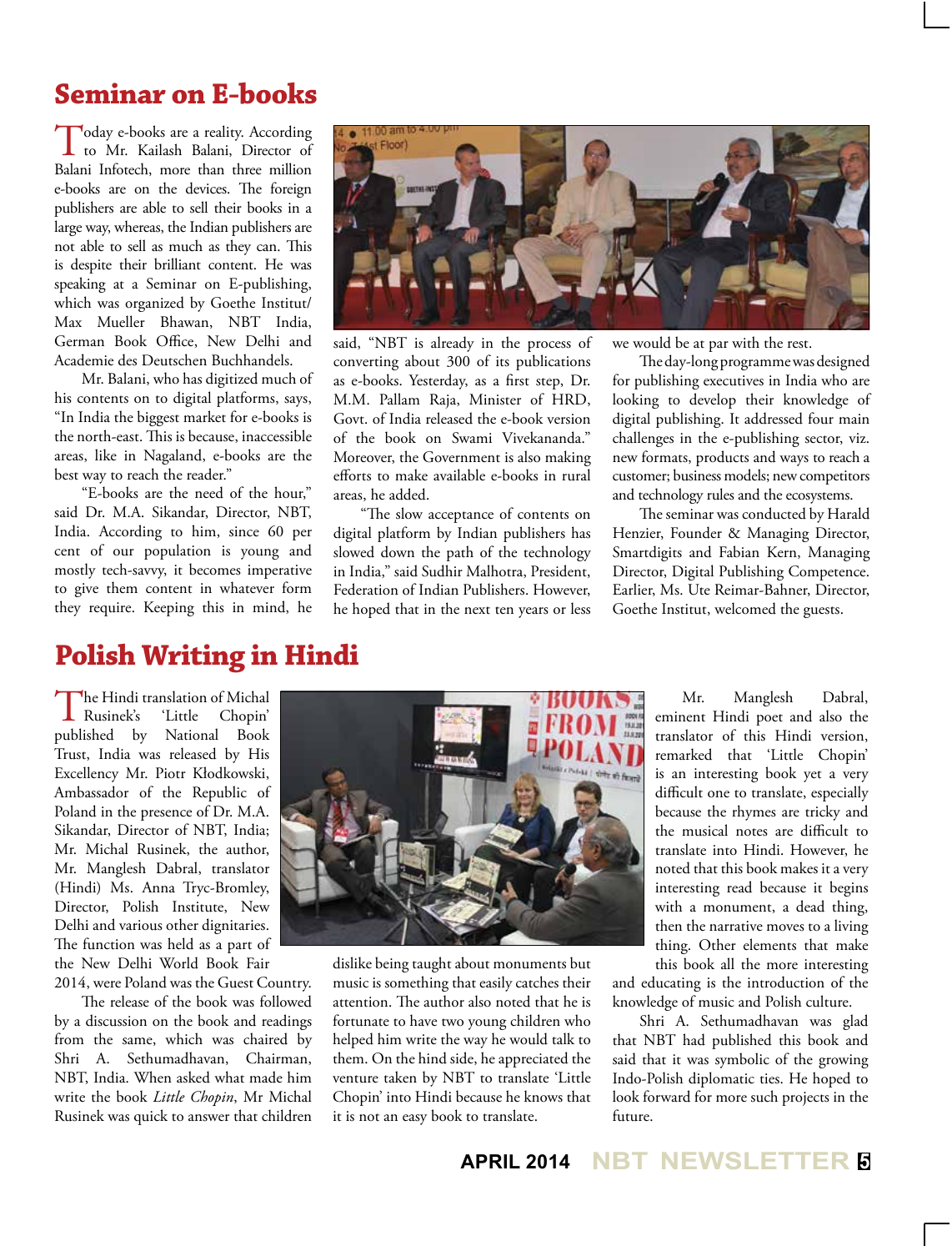# **Our Language is Our Identity**

COur mother tongue is our identity. We all need to work together to promote all need to work together to promote our Kashmiri language," said Dr Farooq Abdullah, Hon'ble Union Minister of New and Renewable Energy. He was speaking at the release function of eight Kashmiri titles for children, published by the NBT India, in Hall No. 8 at the New Delhi World Book Fair 2014.

Releasing the books, of which three were written in Kashmiri, and five were translations from Hindi and Urdu, Dr Farooq Abdullah told the children present in the audience to read as much as possible, and never forget their mothertongue. "Language is our identity; it unites us. Jammu & Kashmir and Ladakh is like mini-India, different languages yet together. If we do not respect our languages, we will not be able to unite India".



Talking about the rich tradition of Kashmiri language since ages, he said, "Kashmiri literature is rich and varied. From Lal Ded, Kalhan in earlier times to Nadiq, Mahender Kaul, Rahab Khar, and others in the modern times who have kept the language alive through their poetry, radio drama, writings and folk songs", Commending NBT's efforts in publishing books in Kashmiri for children, Dr



Abdullah was hopeful that this endeavour will take the language forward positively.

Speaking on the occasion Dr O.N. Kaul, well-known linguist and writer informed the audience that Kashmiri is a unique language; it is different from the other Asian languages. He said that Kashmiri poses a challenge to linguists, as the verb positioning in Kashmiri is different from other languages; it is closer to Yiddish or German. "Not many books for children in Kashmiri are available, I am glad that NBT has taken up this challenge to fill in the gap," he added.

Sharifuddin Shariq, Member of Parliament, was of the view that English has crept so much in our everyday language, that we are gradually losing touch with our mother-tongue. He was sad to note that the new generation from Kashmir is unable to identify with their culture or mother-tongue.

Well-known educationist, writer and poet, Dr Aziz Hajini said that Kashmiri is one of the oldest languages in the world. He added that Kashmiri has a treasurehouse of writers, poets, linguists. Speaking about Sheikh Abdullah, Dr Hajini said that he was the first one to introduce Kashmiri as a subject in schools. Though it was

discontinued later, Dr Hajini informed the audience that Dr Farooq Abdullah was to be congratulated for reviving it and re-introducing it in school curriculum. "Kashmiri language needs to get the status of classical language," Dr Hajini added.

Speaking on the occasion, Shri A Sethumadhavan, Chairman NBT India, said that books unite people. "One India, one language", he added.



Earlier, in his welcome address Dr M.A. Sikandar, Director, NBT India, said that NBT recently organized a book fair in Srinagar, which was a huge success. He said that NBT hoped to hold it every year.

The programme ended on a note of hope when Dr Abdullah invited all the school-children present in the audience onto the dais and they all broke into the song "Hum Honge Kaamyaab…".



**6 NBT NEWSLETTER APRIL 2014**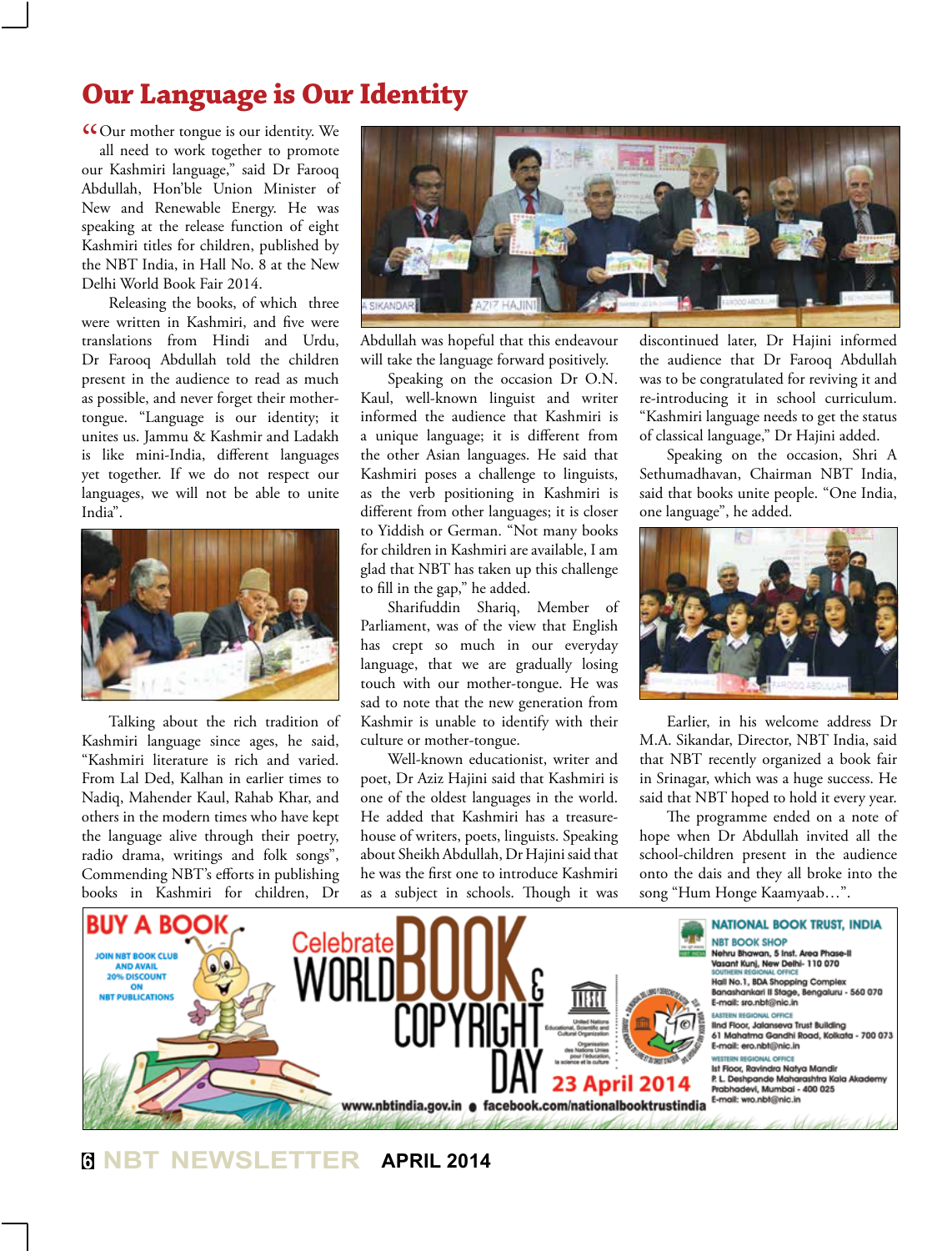## **Publishers' Meet**

Following the huge success of the New<br>Delhi World Book Fair 2014 organised from 14-23 February 2014, a Publishers' Meet was organised to discuss some of the aspects and issues that had come up, as Dr. M.A. Sikandar, Director, NBT India, said in his welcome address, "to get inputs from the publishers so as to make the Fair better and to improve its facilities further."

Addressing a large gathering of publishers, Shri A. Sethumadhavan, Chairman, NBT India, said, "The migration of the Fair from biennial to an annual event was a tall call, particularly for a government organisation. But with the immense support received from stakeholders in the industry, we could

together put up a big and successful show."

Focussing on some of the new initatives that have made the Fair more meaningful, Shri Sethumadhavan said, "events like CEOSpeak, Author's Corner and the

Rights Table have created a certain amount of interest among participants in particular the business sessions." He however, said that the publishers of books in Indian languages should take more interest in these business sessions. For the benefit of publishers, the NBT is bringing out 3 Rights Catalogues—Fiction, Non-fiction



and Children's Books, for an international readership where publishers can send in their entries to promote their titles.

Congratulating the NBT and its team for organising a successful



Fair, Shri Sudhir Malhotra, President, Federation of Indian Publishers, said, "in recent years we have not had such a good and compact fair."

Among the other issues raised included rentals for the stalls, which was a major hurdle for small and independent publishers, and the indiscriminate discounts offered by a few publishers.

Shri G.R. Raghavender, Director, Book Promotion Division, MHRD, and Shri R.K. Singh, ITPO also addressed the publishers. Among the publishers who attended included representatives from Ratna Sagar, Star Publications, Sterling Publishers, Macaw Books, Lifi Publications and All About Publishing.

# **Seminar on Copyright and Reprography**

The Indian Reprographic Rights Organisation (IRRO) organized an International Seminar on 'Copyright and Reprography – Benefiting Creativity and Economic Growth' on 17-18 February 2014 at India Habitat Centre, New Delhi. Experts on various aspects of copyright and reprography, leading authors, publishers and legal luminaries, especially involved with the Intellectual Property Rights, both from India and abroad participated in the Seminar.

Mr. Asoke K. Ghosh, former Chairman, IRRO, in his welcome address, said that the IRRO needs to have the cooperation from the Government as well as more teeth in its functioning.

The Chief Guest, Mr B.K. Sharma, former Chairman, Copyright Board, Government of India and former Chairman, National Book Trust, dwelt on the intricacies of the various sections of the Copyright Act and enlightened the audience about the new developments therein and how to enforce them.

The keynote address on 'Benefiting Creativity and Economic Growth' was delivered by Mr. Pravin Anand, eminent IPR Advocate. He gave a brief analysis and interpretation of the Copyright Act.

Other speakers at the seminar included Mr. Kevin Fitzgerald, Chief Executive, The Copyright Licensing Agency of UK, Mr. Michael Healy, Executive Director, Copyright Clearance Center of USA, Mr. Olav Stokkmo, Chief Executive, International Federation of Reproduction Rights Organisations**,** Ms. Emma House, Director, Publishers Association of UK, Mr. Sudhir Malhotra, Chairman, IRRO, Dr. Poonam Dass, Associate Professor, Law Centre-I, University of Delhi, Dr. H.K. Kaul, Director, DELNET, Mr. Manas Pratim Saikia, former MD, Cambridge University Press, Mr. P.M. Sukumar, Managing Director, Harpercollins India, Mr. Jagdish Sagar, Advocate, Mr. Ameet Datta, Advocate, Saikrishna Associates and Dr. S.S. Awasthy, Secretary General, Authors Guild of India.

Presentations were made on subjects relating to (i) Indian and International perspective of IRRO; (ii) Economic Value Chain of Publishing (iii) Fair Dealing, Fair Use & Legal Issues in Reprography in the Indian context (iv) Reprographic Rights in the light of India's National Policy on Education and (v) Reprography with special reference to Library & Information Services.

Mr. Anand Bhushan, former Secretary General, IRRO, proposed a vote of thanks.



Shri Beni Singh, Assistant, NBT India, passed away suddenly on 17 February 2014. He joined the Trust in 1979. We at NBT offer

our deep condolences to the bereaved family.